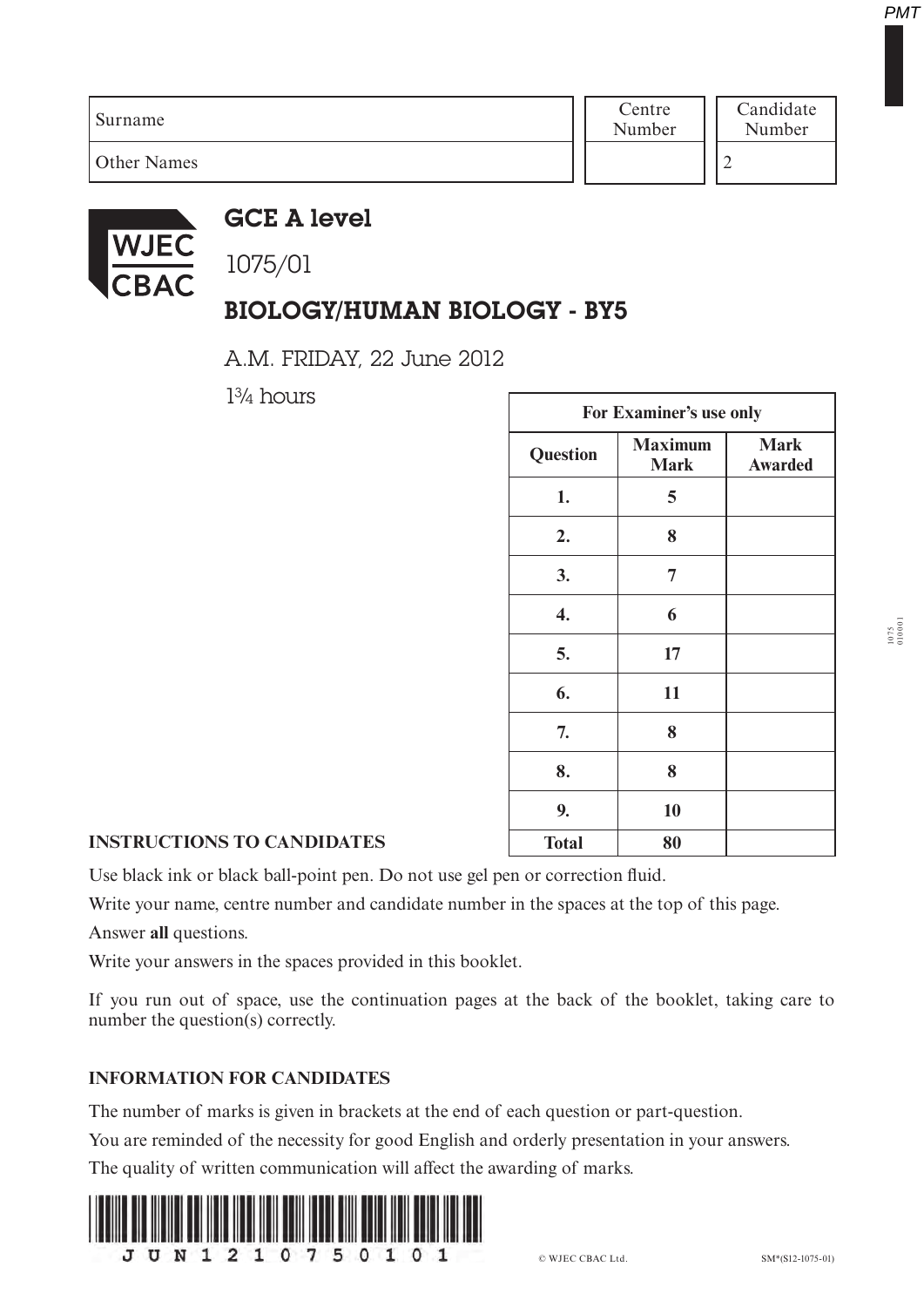| 1. |                           | 2<br>The following list of terms concerns ecology and related topics. | Examiner<br>only<br>$[5]$ |
|----|---------------------------|-----------------------------------------------------------------------|---------------------------|
|    | $\mathbf{A}$              | secondary productivity                                                |                           |
|    | $\bf{B}$                  | biomass                                                               |                           |
|    | $\mathbf C$               | eutrophication                                                        |                           |
|    | D                         | trophic efficiency                                                    |                           |
|    | ${\bf E}$                 | pyramid of energy                                                     |                           |
|    | $\boldsymbol{\mathrm{F}}$ | coppicing                                                             |                           |
|    | $\mathbf G$               | monoculture                                                           |                           |
|    | $\boldsymbol{\mathrm{H}}$ | algal bloom                                                           |                           |
|    | I                         | carbon footprint                                                      |                           |

Below are five statements. Select from the above list the **letter** for an appropriate term to match each statement.

- *(a)* The rate at which consumers accumulate energy in the form of cells or tissue.
- *(b)* The total level of carbon dioxide due to the actions of an individual, mainly through their energy use, over a period of one year.
- *(c)* A natural process which results from the build up of nitrates in lakes and rivers.
- *(d)* A technique whereby trees are cut down close to the ground and then left for several years to re-grow shoots.
- *(e)* The simultaneous growth of a large number of crop plants of similar age and type within a defined area.





© WJEC CBAC Ltd.

 **(Total 5 marks)**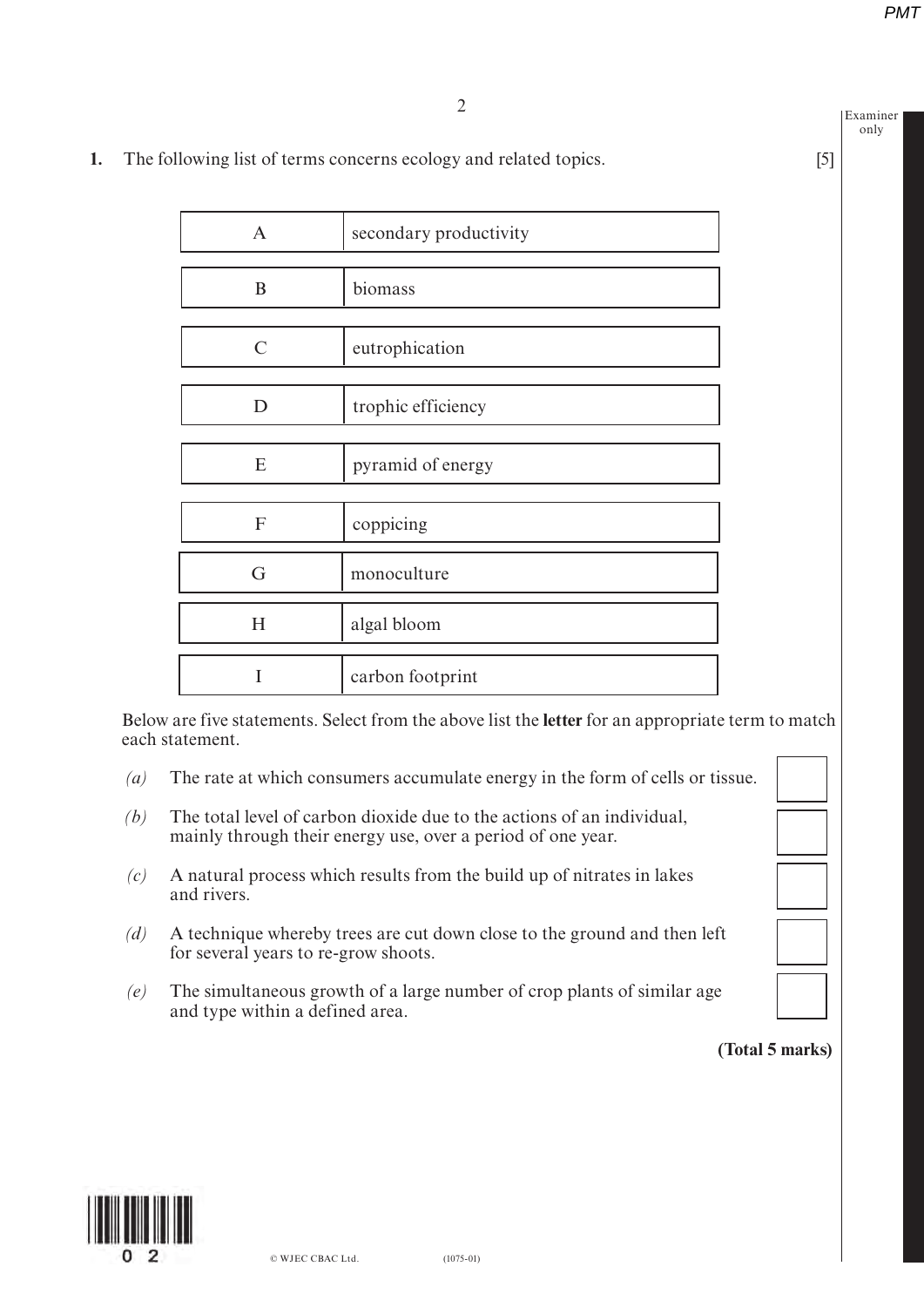*PMT*3 Examiner only **2.** *(a)* Most flowering plants are adapted for pollination by wind or insects. Define the term pollination. [1] *(b)* After pollination a pollen tube grows through the carpel of a flower. The diagram shows a longitudinal section through a carpel with a pollen grain on the stigma. 1075 010003 X (i) Name the structure **X** shown in the diagram. [1] (ii) Draw a line **on the diagram** to indicate the route of growth of a pollen tube through the carpel to structure **X**. the carpel to structure  $\bf{X}$ .

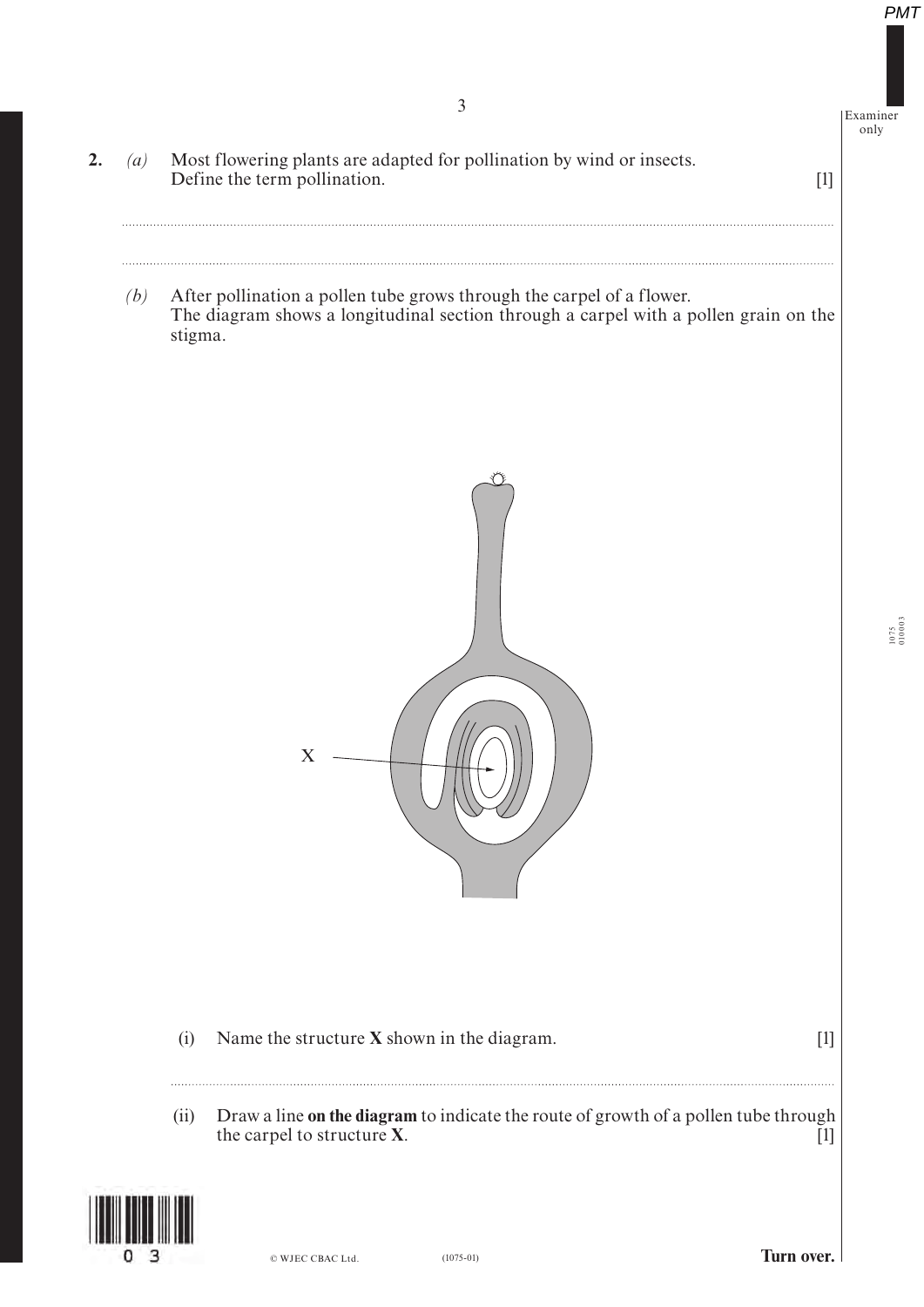Examiner only

*(c)* The diagram below shows the sequence of events which take place when the nucleus of an animal sperm enters the cytoplasm of the egg.



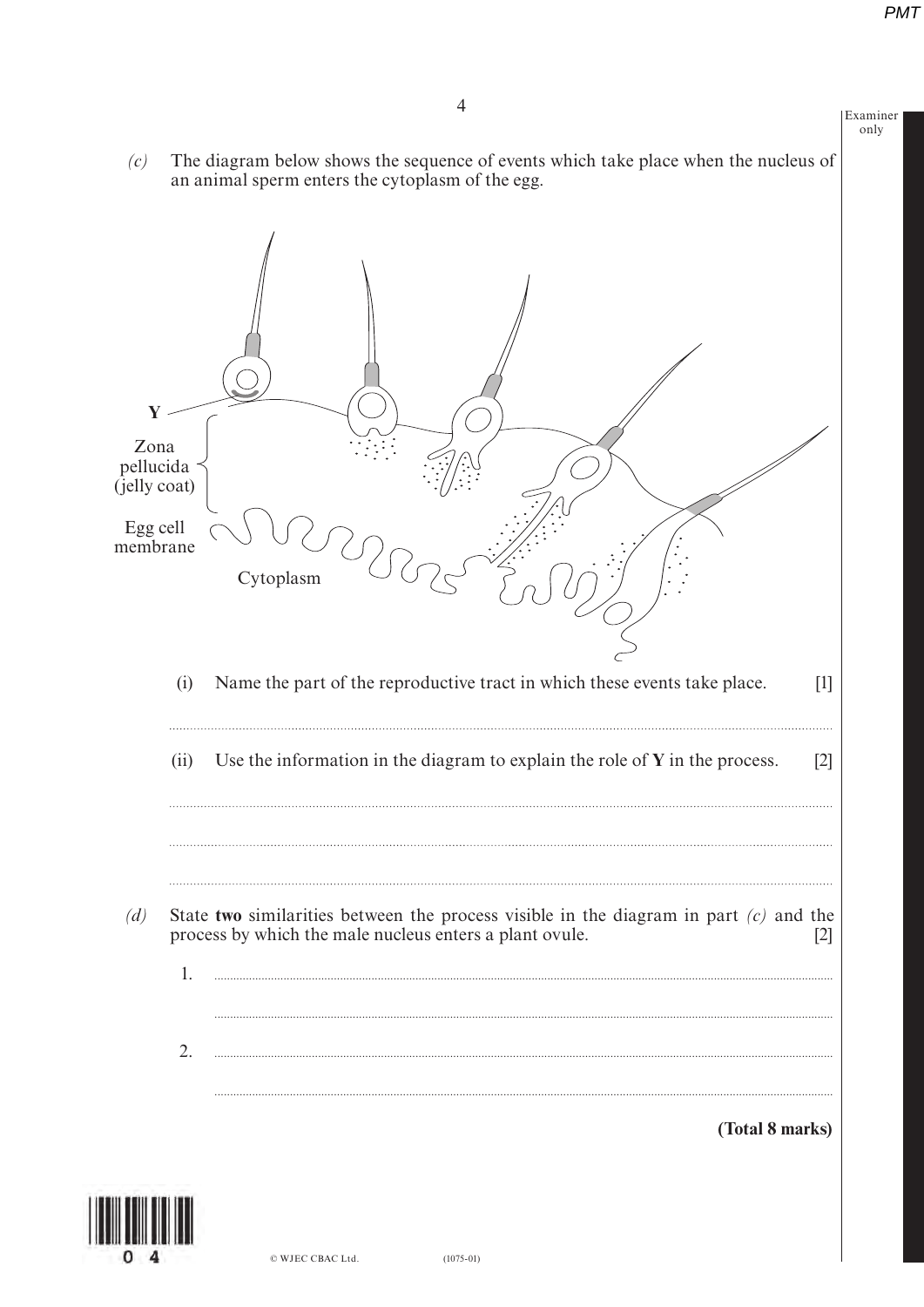only

1075 010005

- **3.** A maize plant homozygous for smooth, coloured grain was cross-pollinated with a plant homozygous for wrinkled, colourless grain. The FI plants all produced smooth, coloured grain. On cross-pollinating the F1 plants, it was found that most of the F2 generation resembled the original plants, 73% producing smooth, coloured grain and 22% producing wrinkled, colourless grain.
	- *(a)* Which of the characteristics described above are (i) dominant **.........................................................................................................................................................................** (ii) recessive **.............................................. ...........................................................................................................................** [2] *(b)* What conclusion can be drawn about these genes? [1] *(c)* (i) State the probable phenotypes of the remaining 5% F2 plants **not** described above. [1] (ii) Suggest how these phenotypes arose. [1] *(d)* Using appropriate symbols to represent the alleles, give the genotype of an (i) F1 plant **...........................................................** (ii) F2 plant you described in *(c)* **...........................................................** [2] **(Total 7 marks)**

#### **USE THE SPACE BELOW FOR YOUR ROUGH WORKING. IT WILL NOT BE MARKED.**

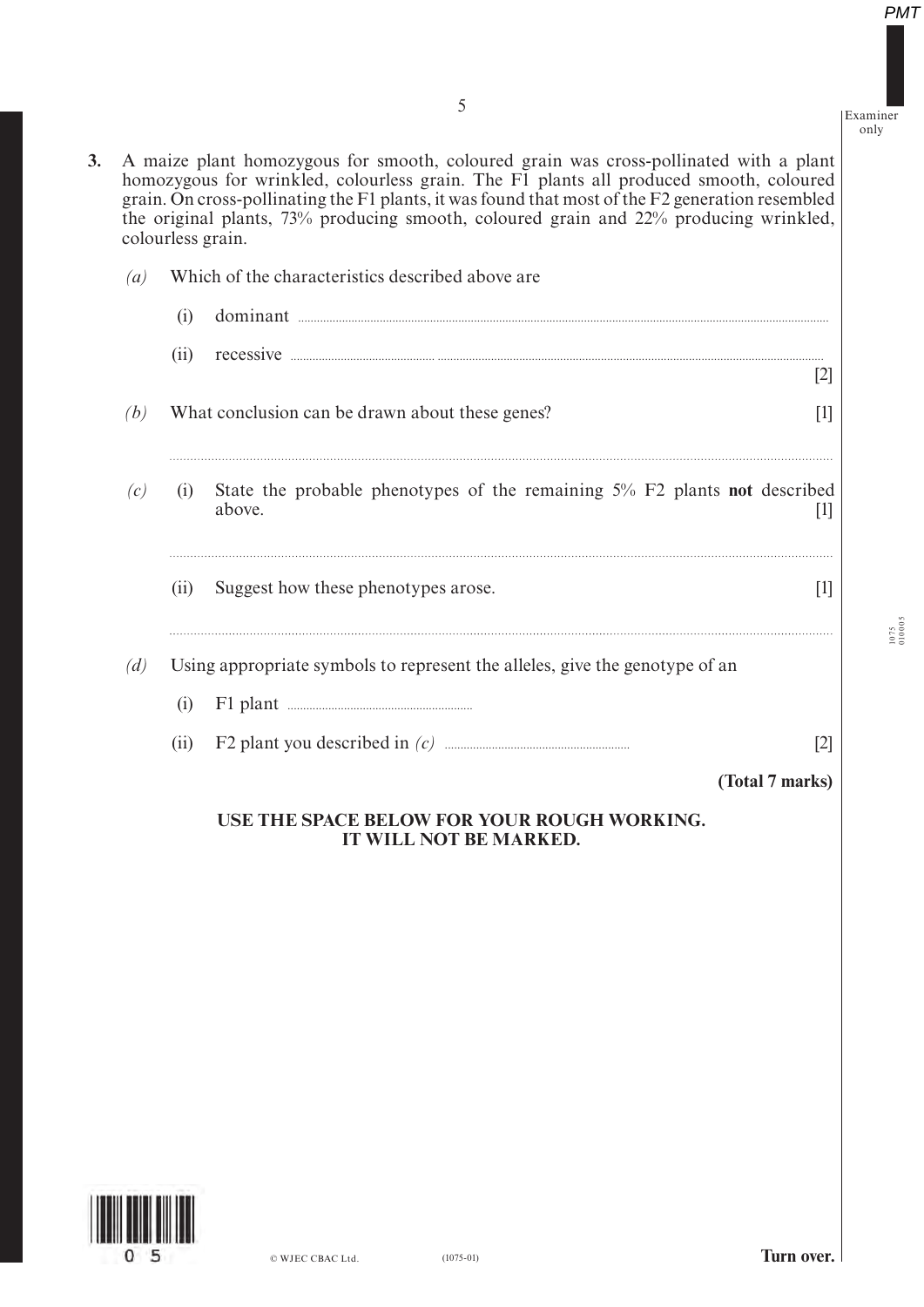Examiner only

**4.** The evolution of a new species over a long period of time begins when some sort of **isolating mechanism** (1) separates a population into two or more subgroups. Natural selection acting on the subgroups ensures that the individual most suited to the conditions survive or breed more successfully, that is, **survival of the fittest** (2). If the conditions facing the two subgroups are different they will gradually show **divergence** (3) from the ancestral form and from each other. Evidence for the evolutionary relationship of organisms can be derived directly from their **fossil record** (4) and from their **classification** (5).

The following statements could be used to illustrate **one or more** of the numbered terms. After each statement, write in the appropriate **number** or **numbers**.

- *(a)* The pentadactyl limb is a characteristic of extinct and present day mammals. [1]
- **........................................................................................................................** *(b)* A wide range of bacteria are now resistant to penicillin. [1]  **........................................................................................................................** *(c)* Over 500 species of plants have been recorded on the Galapagos islands and 180 of these are not found anywhere else in the world. [1]  **........................................................................................................................** *(d)* Two species of pine trees are found in Monterey Bay, California. *Pinus radiata* produces pollen in February and *P. attenuata* produces pollen in April. [1] *(e)* A particular plant-feeding bug, arrives on a suitable host and lives there for several weeks and produces a large number of offspring. [1] *(f)* The cichlid fish are a family recognised by their curious jaw formation. In Lake Victoria there are about 450 different species. [1] **(Total 6 marks)**

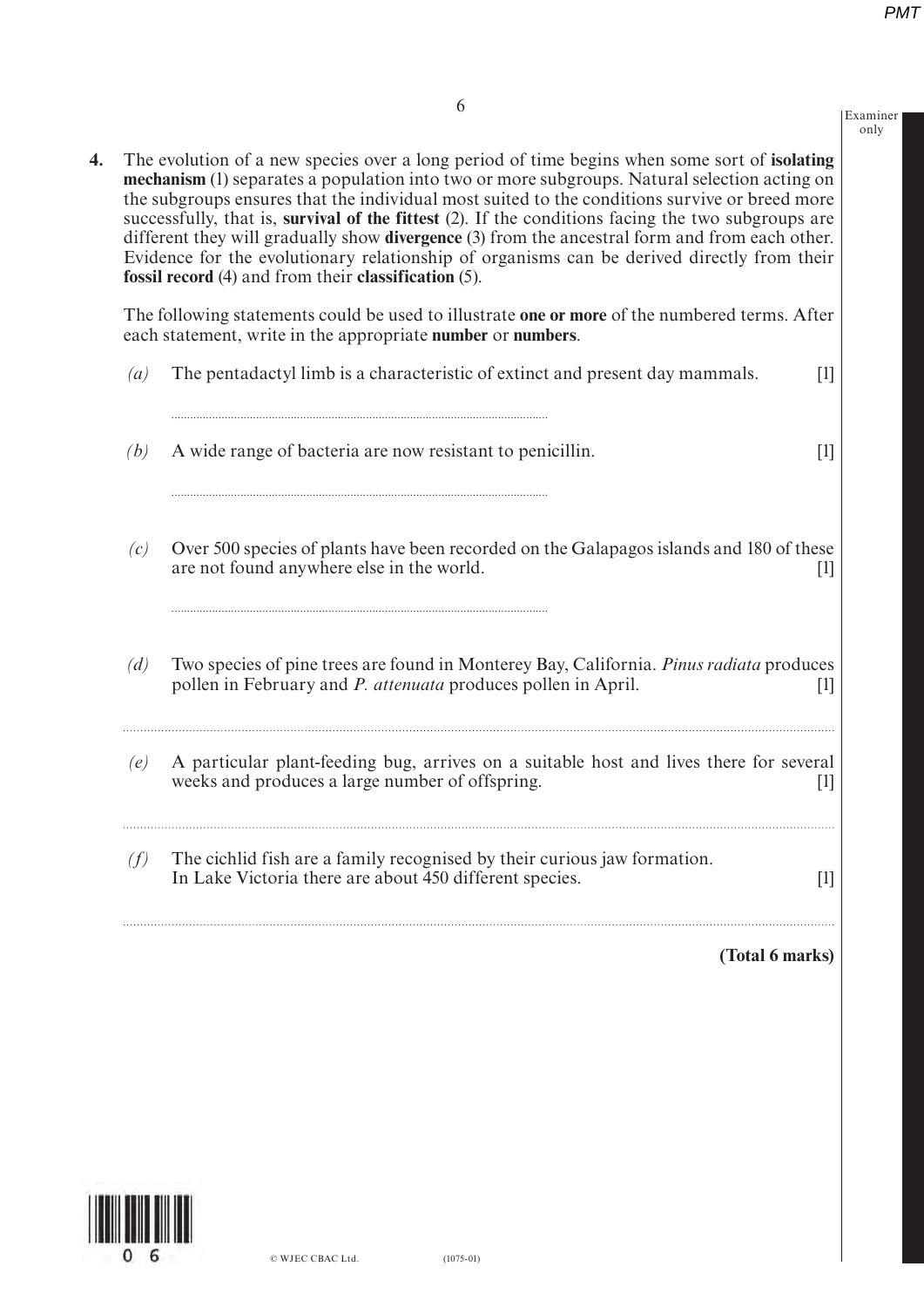1075 010007

7

### **PLEASE DO NOT WRITE ON THIS PAGE**



© WJEC CBAC Ltd.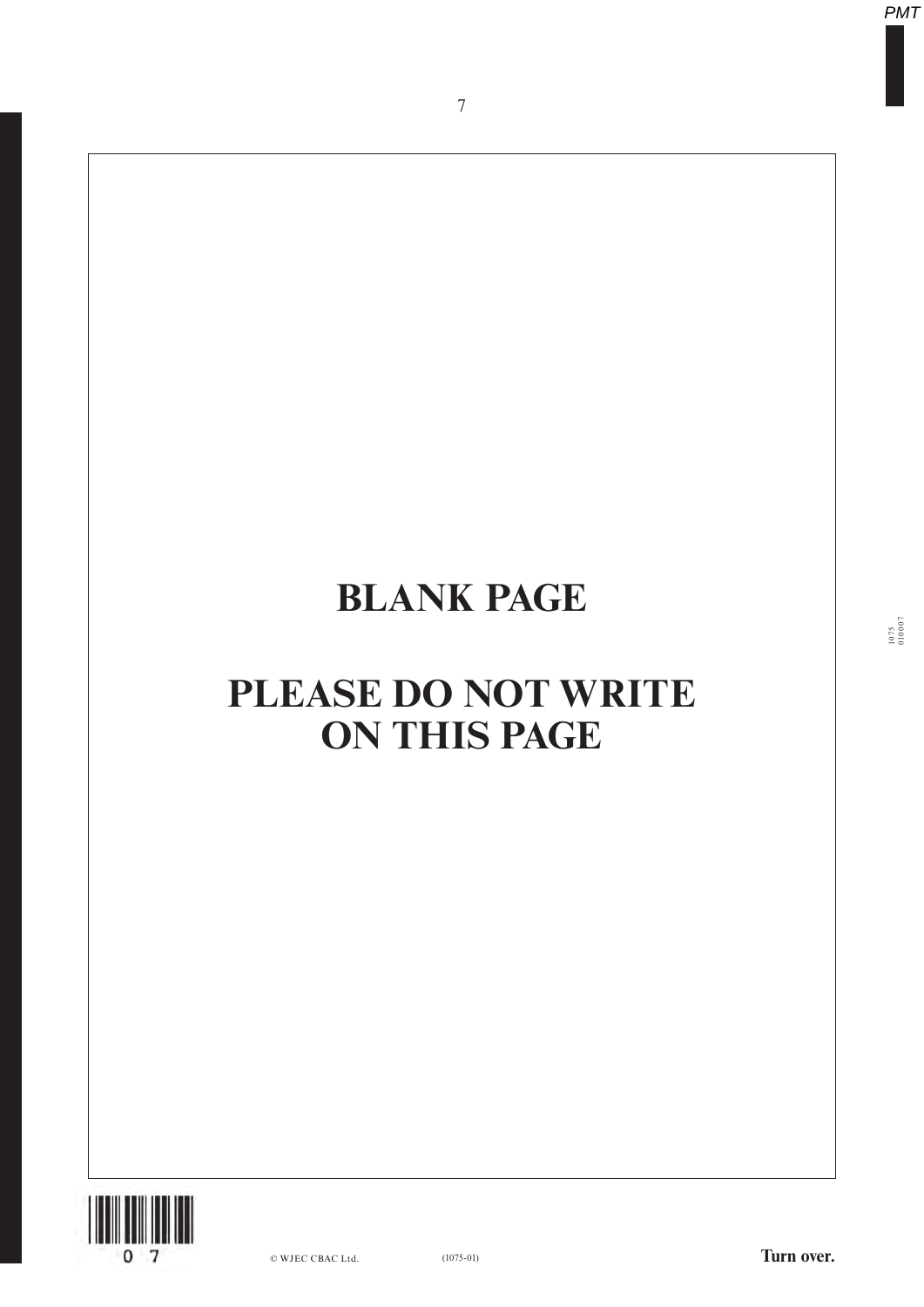| $\left( a\right)$ | (i)  | 8<br>What is meant by the term 'gene therapy'?<br>Ш                                                                                                                                                                                                                 | Examiner<br>only |
|-------------------|------|---------------------------------------------------------------------------------------------------------------------------------------------------------------------------------------------------------------------------------------------------------------------|------------------|
|                   | (ii) | The following statements describe the two different types of gene therapy, somatic<br>cell therapy and germ line therapy.                                                                                                                                           |                  |
|                   |      | Targets cells in affected tissues<br>1.<br>2.<br>Introduces genes into the egg<br>3. Inherited<br>4. Not inherited.                                                                                                                                                 |                  |
|                   |      | Under the two headings below write the appropriate numbers of the statements that describe<br>the two forms of gene therapy.<br>$[2]$                                                                                                                               |                  |
|                   |      | Somatic cell therapy<br>Germ line therapy                                                                                                                                                                                                                           |                  |
|                   |      |                                                                                                                                                                                                                                                                     |                  |
| (b)               | (i)  | Cystic fibrosis is caused by a mutation of the gene producing the protein CFTR.<br>Explain how the presence of this altered protein results in the production of thick,<br>sticky mucus and how this accounts for the respiratory symptoms of the disease.<br>$[4]$ |                  |
|                   |      |                                                                                                                                                                                                                                                                     |                  |
|                   |      |                                                                                                                                                                                                                                                                     |                  |
|                   | (i)  | Describe one technique that could be used to introduce functional CFTR genes<br>into someone with cystic fibrosis.<br>$[3]$                                                                                                                                         |                  |
|                   |      |                                                                                                                                                                                                                                                                     |                  |
|                   |      |                                                                                                                                                                                                                                                                     |                  |
|                   |      |                                                                                                                                                                                                                                                                     |                  |
|                   |      | © WJEC CBAC Ltd.<br>$(1075-01)$                                                                                                                                                                                                                                     |                  |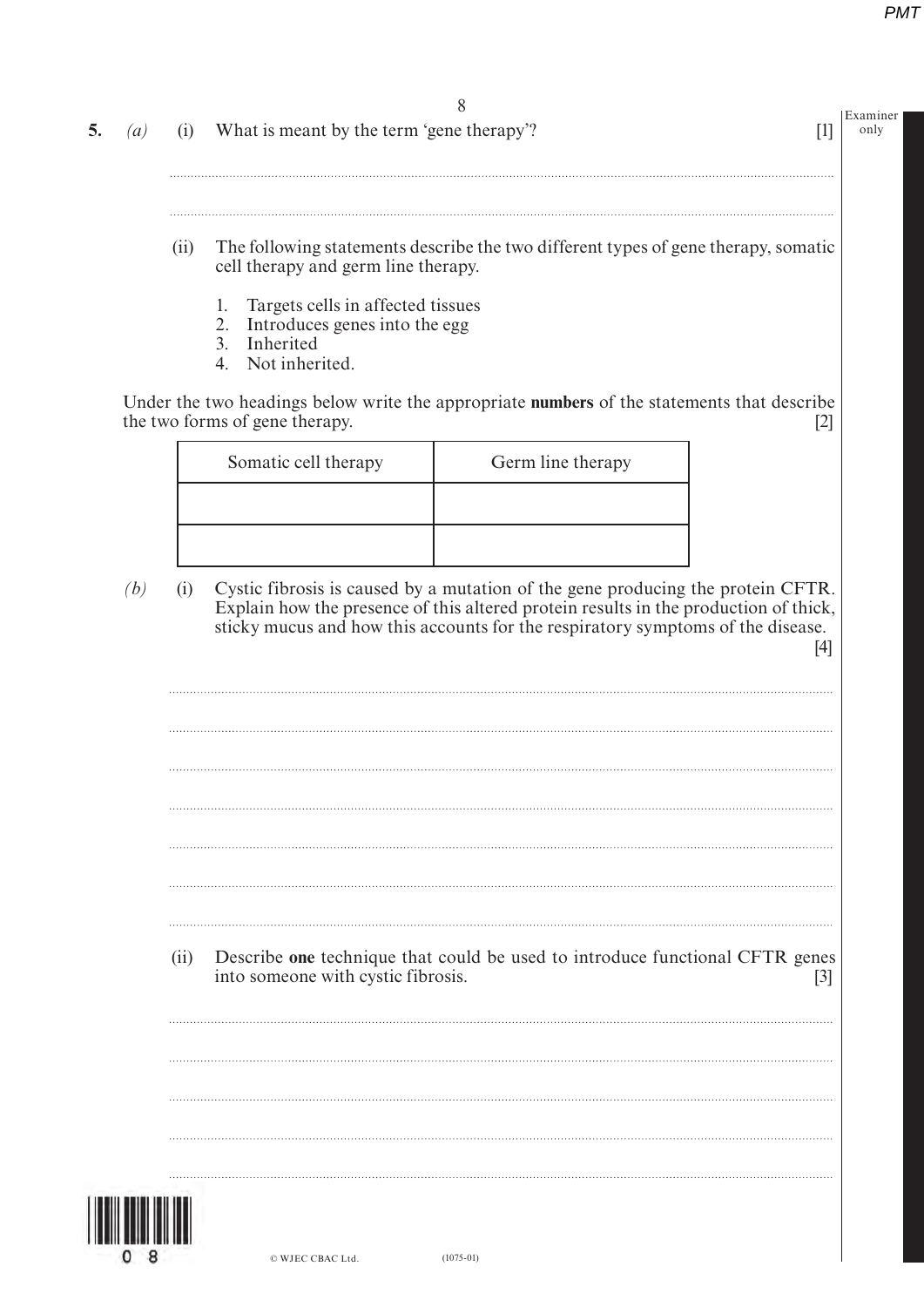1075 010009

|       | 9                                                                                                                                                                                                   | Examiner |
|-------|-----------------------------------------------------------------------------------------------------------------------------------------------------------------------------------------------------|----------|
| (i)   | Explain why the replication of DNA is described as semi-conservative.<br>$\lceil 1 \rceil$                                                                                                          |          |
| (ii)  | The polymerase chain reaction (PCR) is used to make many copies of a section of<br>DNA. Each stage of the reaction takes place at different temperatures.<br>$[3]$<br>Explain why during each stage |          |
|       | the DNA is first heated to 95°C<br>L.                                                                                                                                                               |          |
|       | the temperature is then reduced to 55°C<br>П.                                                                                                                                                       |          |
|       | III. the temperature is then increased to $70^{\circ}$ C                                                                                                                                            |          |
| (iii) | About twenty percent of the DNA produced by the polymerase chain reaction<br>(PCR) is copied inaccurately. Suggest and explain why it is not safe to use the PCR                                    |          |
|       | to clone the CFTR gene for use in treating cystic fibrosis.<br>$[3]$                                                                                                                                |          |
|       |                                                                                                                                                                                                     |          |
|       |                                                                                                                                                                                                     |          |
|       | (Total 17 marks)                                                                                                                                                                                    |          |



© WJEC CBAC Ltd.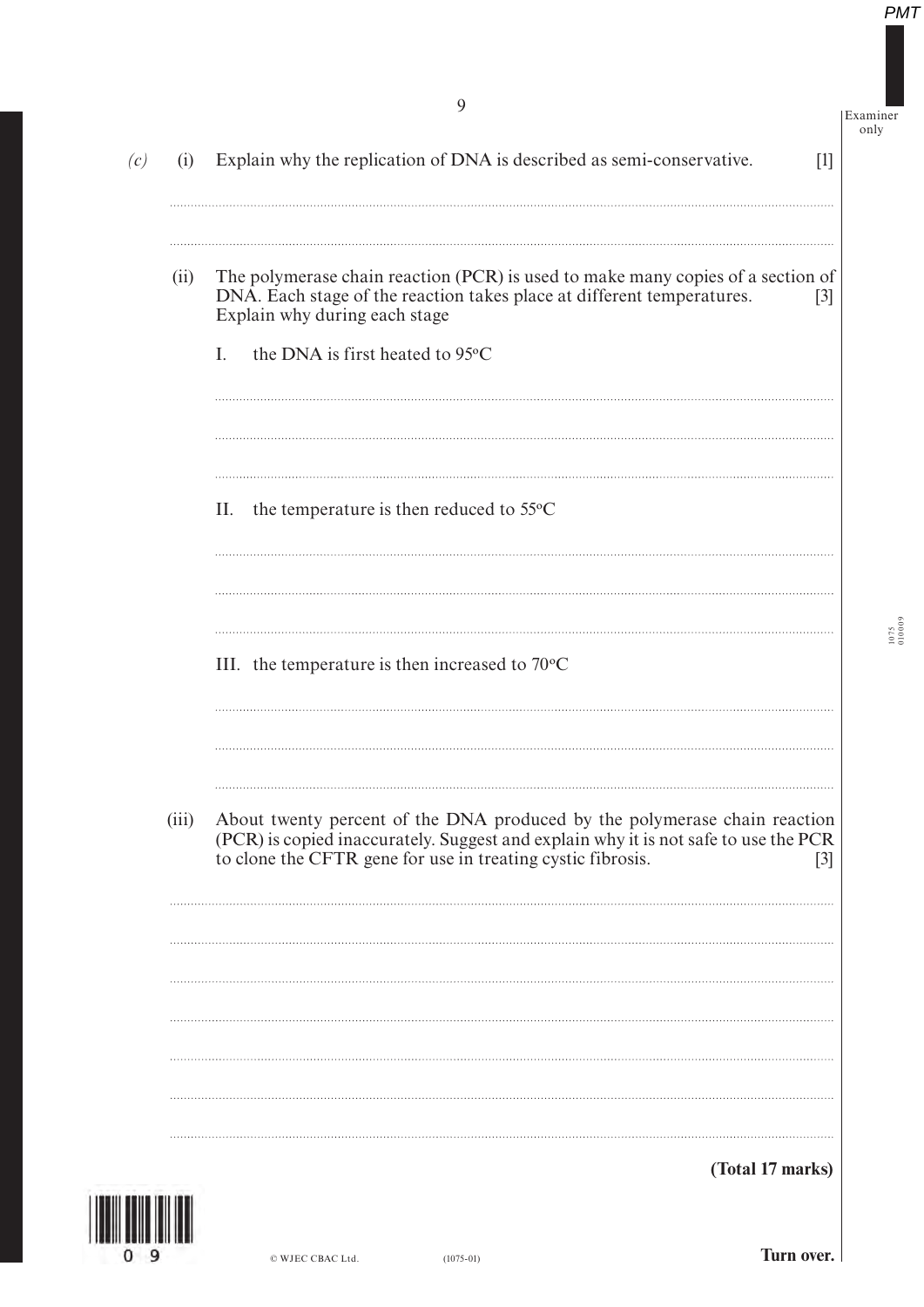

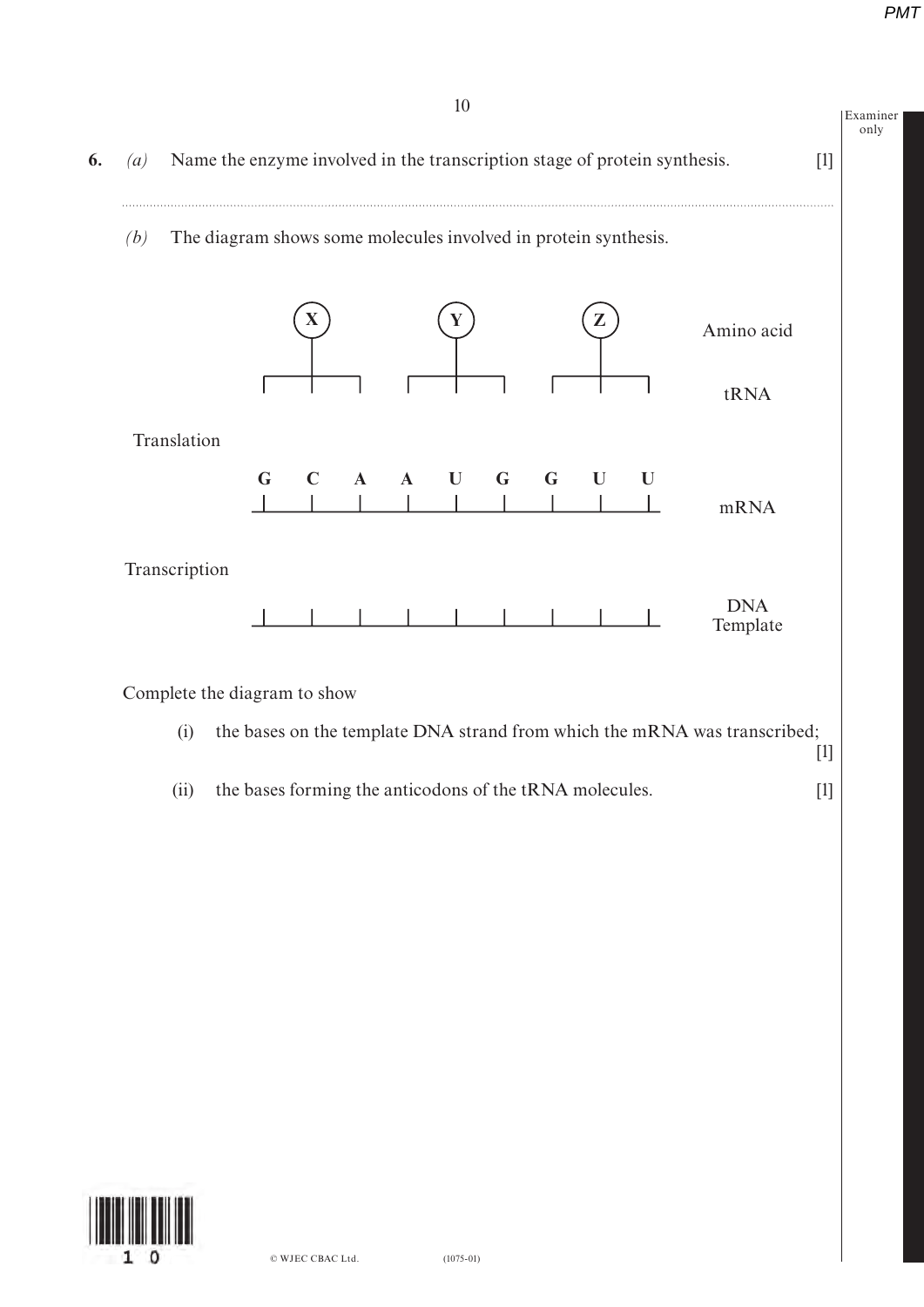only

*(c)* The diagram below shows the effects of two different mutations of the DNA on the base sequence of the mRNA. The table shows the mRNA codons for three amino acids.

| Original mRNA | G C A A U G G U U | Amino acid | mRNA codon                      |
|---------------|-------------------|------------|---------------------------------|
|               |                   | methionine | <b>AUG</b>                      |
| Mutation 1    | G C U A U G G U U | valine     | <b>GUC</b><br>GUU               |
| Mutation 2    | G C A A U G G C U | alanine    | <b>GCA</b><br><b>GCC</b><br>GCU |

Use the information in the table to

| (i)  | Identify amino acid $X$ in the diagram in part(b).                                                         | 1                 |
|------|------------------------------------------------------------------------------------------------------------|-------------------|
| (ii) | Explain how each mutation may affect the polypeptide for which this section of<br>DNA is part of the code. |                   |
|      | Mutation 1                                                                                                 | $[2]$             |
|      |                                                                                                            |                   |
|      |                                                                                                            |                   |
|      | Mutation 2                                                                                                 | $\lceil 2 \rceil$ |
|      |                                                                                                            |                   |
|      |                                                                                                            |                   |
|      |                                                                                                            |                   |



1075 010011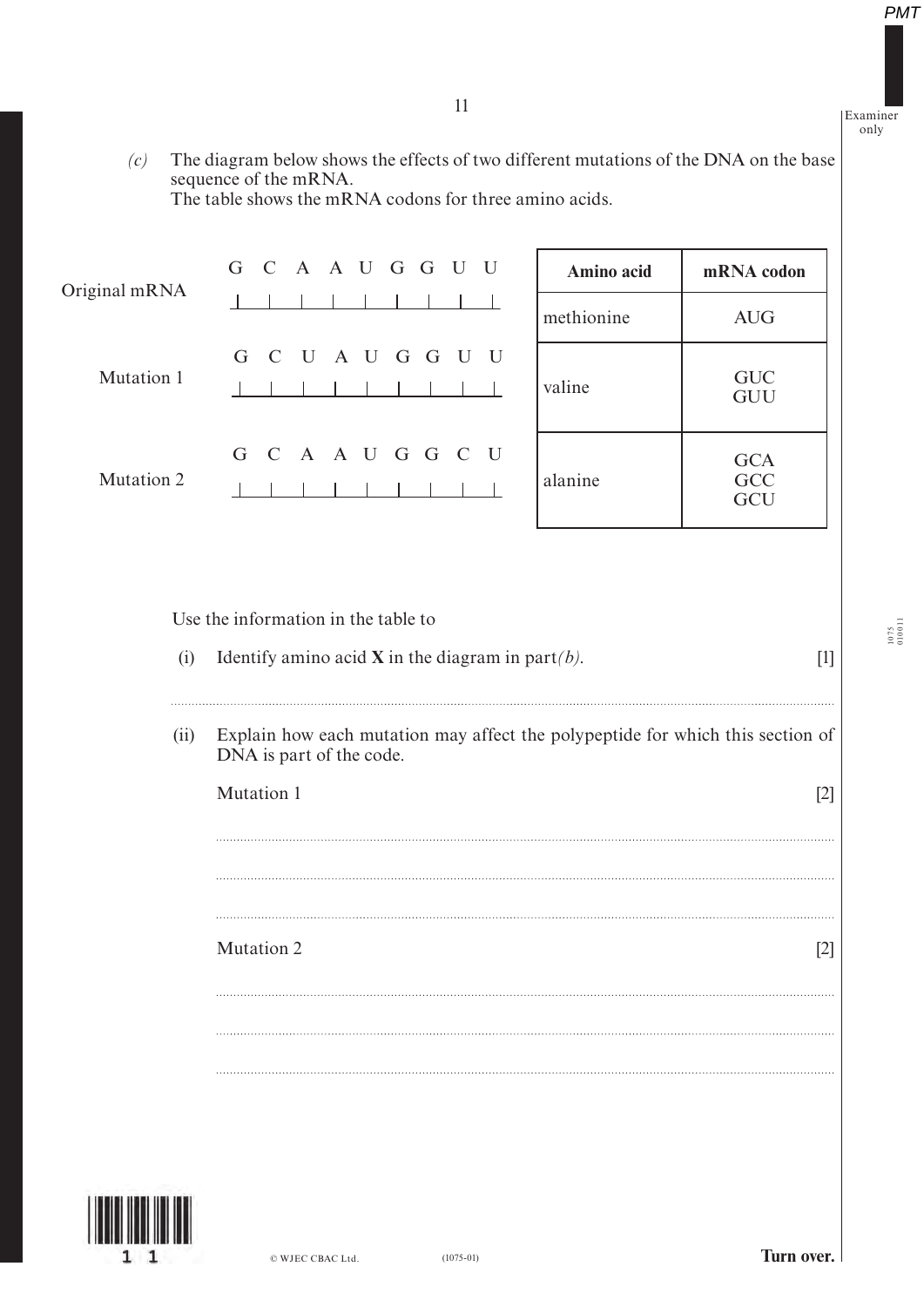Examiner only

*(d)* Tetracycline is an antibiotic. The diagram below shows how tetracycline binds to bacterial ribosomes.

Ribosome Tetracycline  $\begin{array}{cccc}\nU & A & C \\
U & A & U & G \\
A & U & G\n\end{array}$ A U G C G C U C G **Explain how the tetracycline stops protein synthesis in bacteria. [3]** 

**(Total 11 marks)**



(1075-01)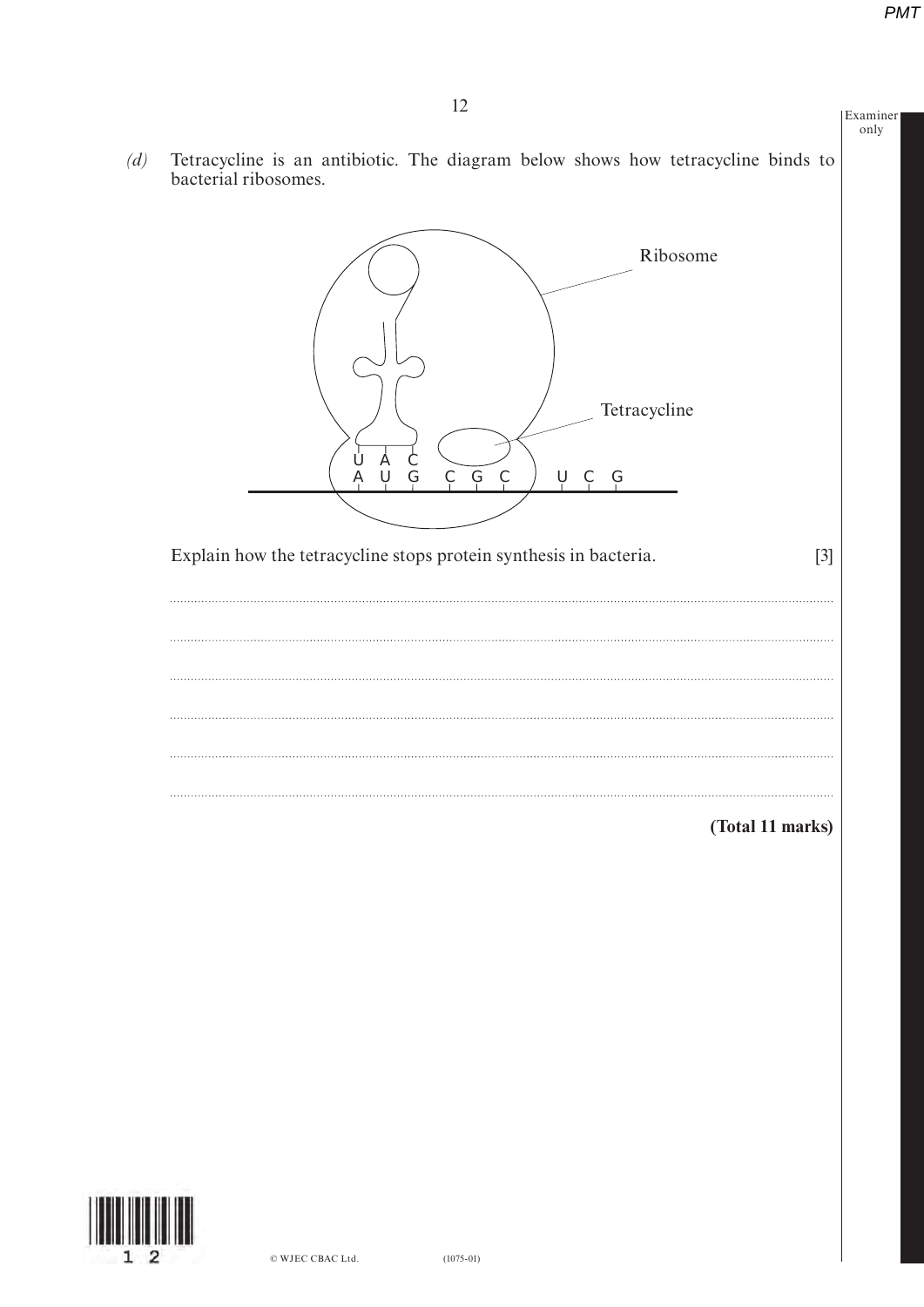# **BLANK PAGE**

### **PLEASE DO NOT WRITE ON THIS PAGE**

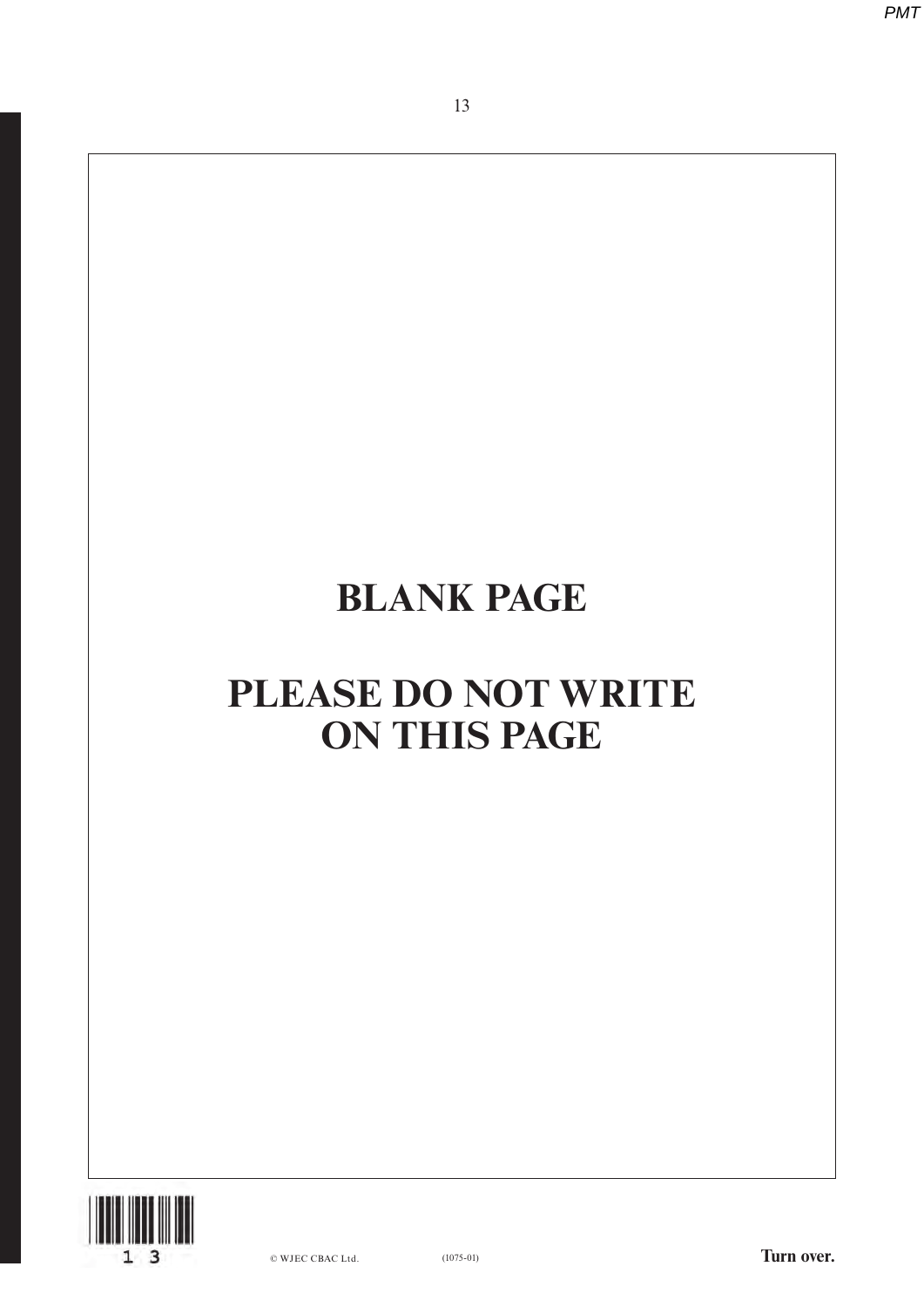only

**7.** *(a)* In the formation of recombinant DNA many different restriction endonuclease enzymes are used. Each enzyme cuts the DNA of a plasmid at a specific base sequence called a restriction site.

 The diagram shows the position of restriction sites, **A**, **B**, **C** and **D**, for each of four different enzymes on a plasmid.

The distance between these sites is measured in kilobases of DNA.



The plasmid was cut using only **two** of the restriction enzymes. The resulting fragments were separated by gel electrophoresis. The positions of the fragments are shown in the chart.



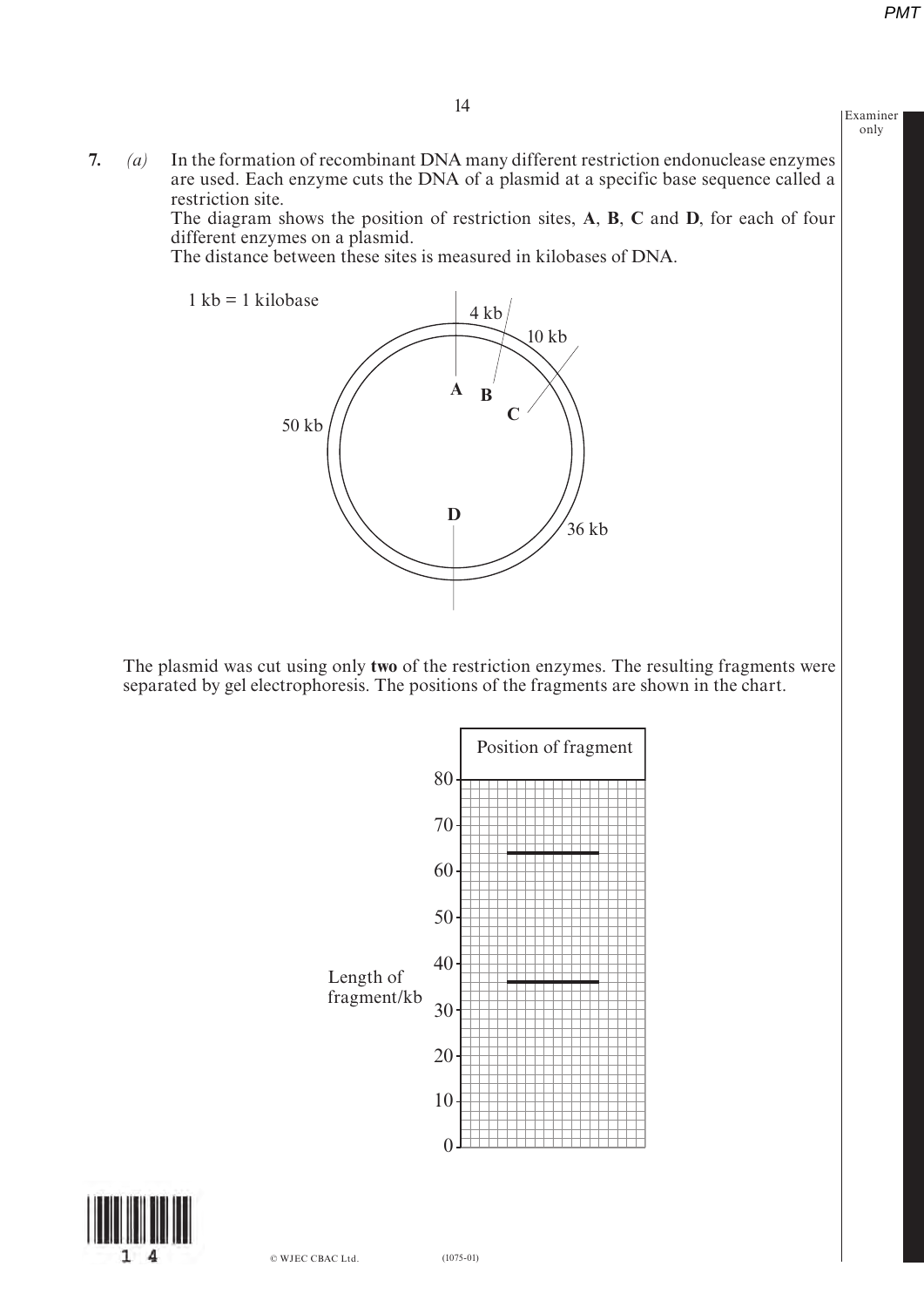

Plasmids were then inserted into bacteria, although some of the plasmids had not taken up the human gene. Plates were replicated to identify the bacteria with the human gene. The diagram overleaf shows the bacterial colonies that grew on the two replica plates.



(1075-01)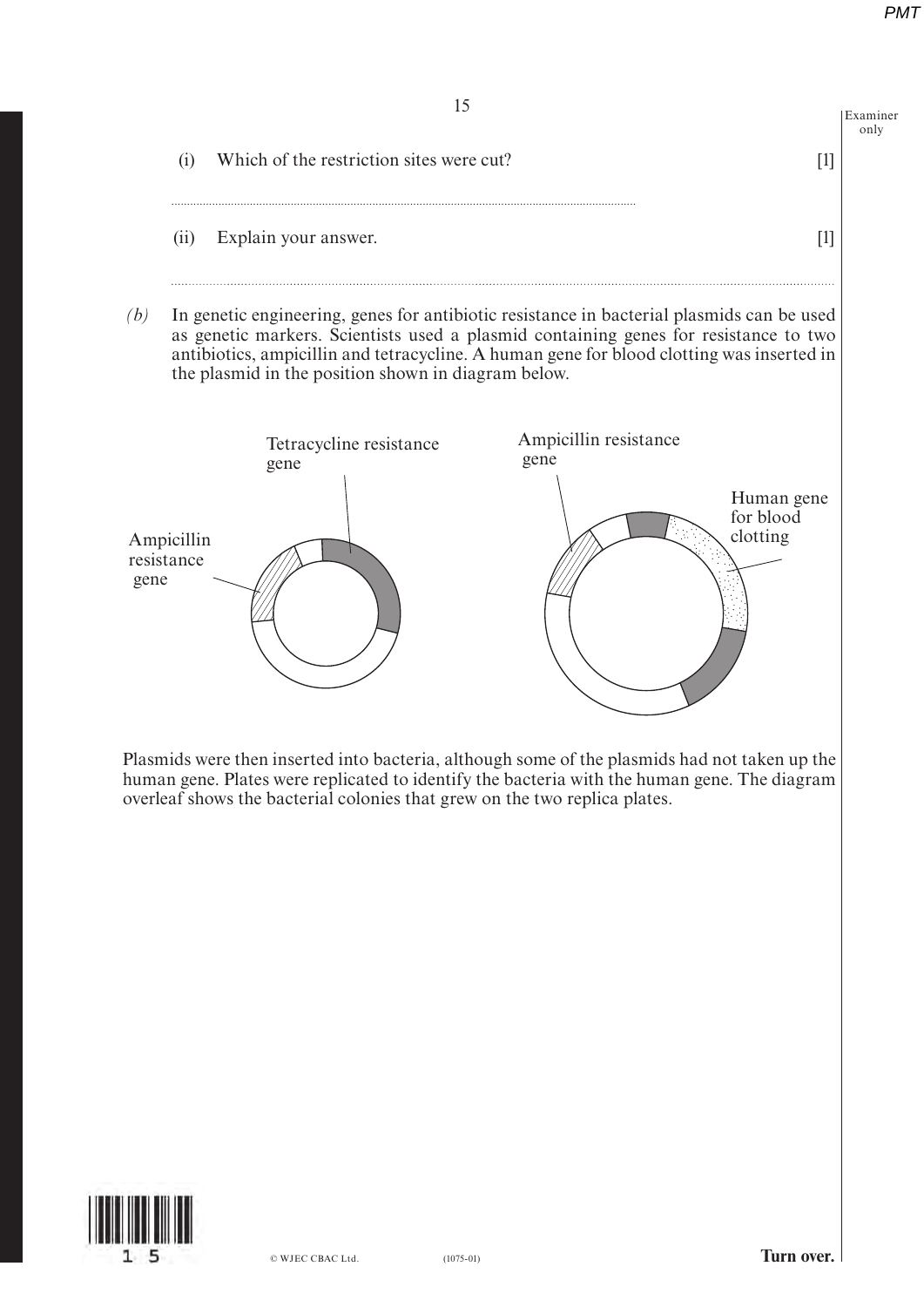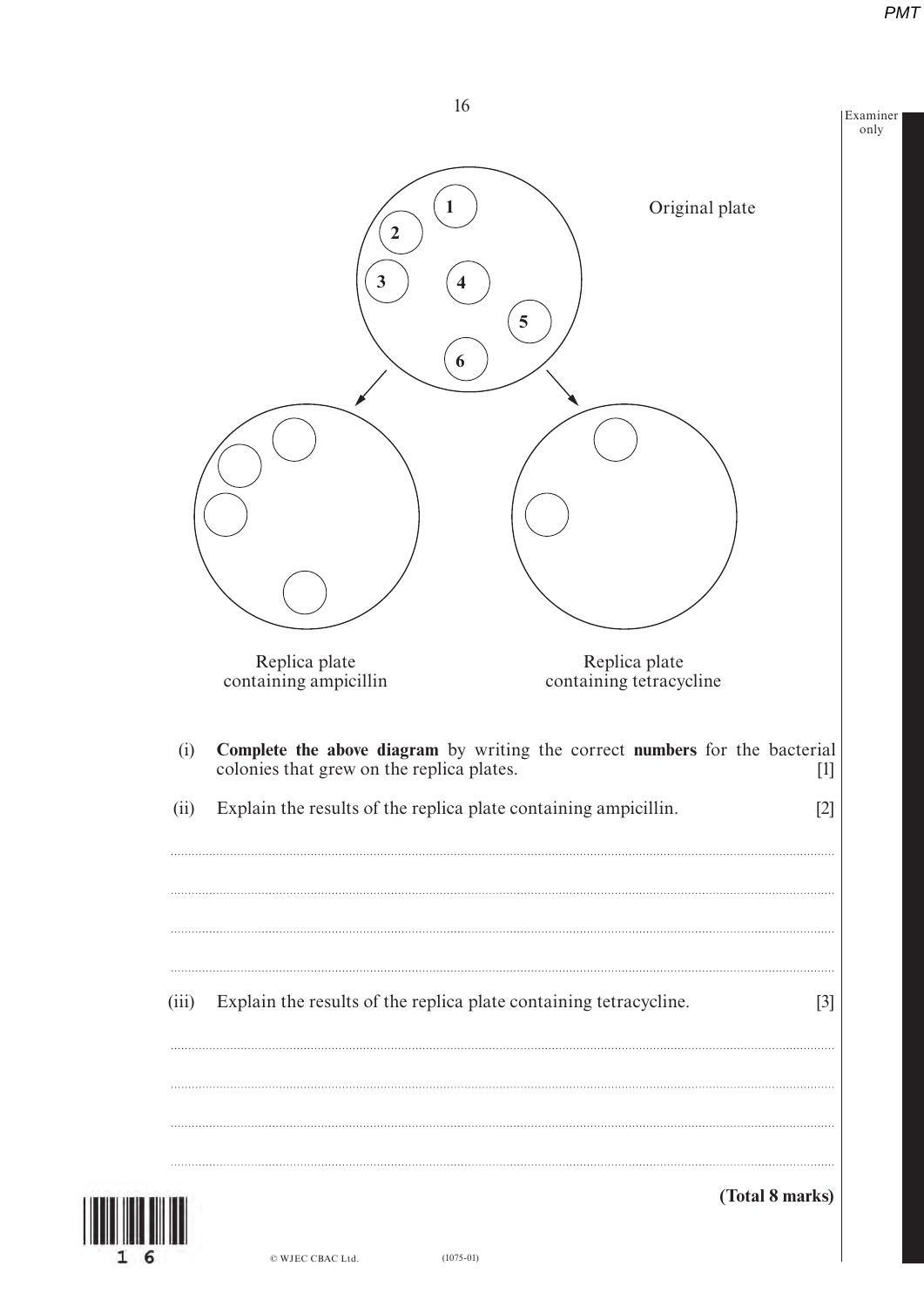# **BLANK PAGE**

### **PLEASE DO NOT WRITE ON THIS PAGE**

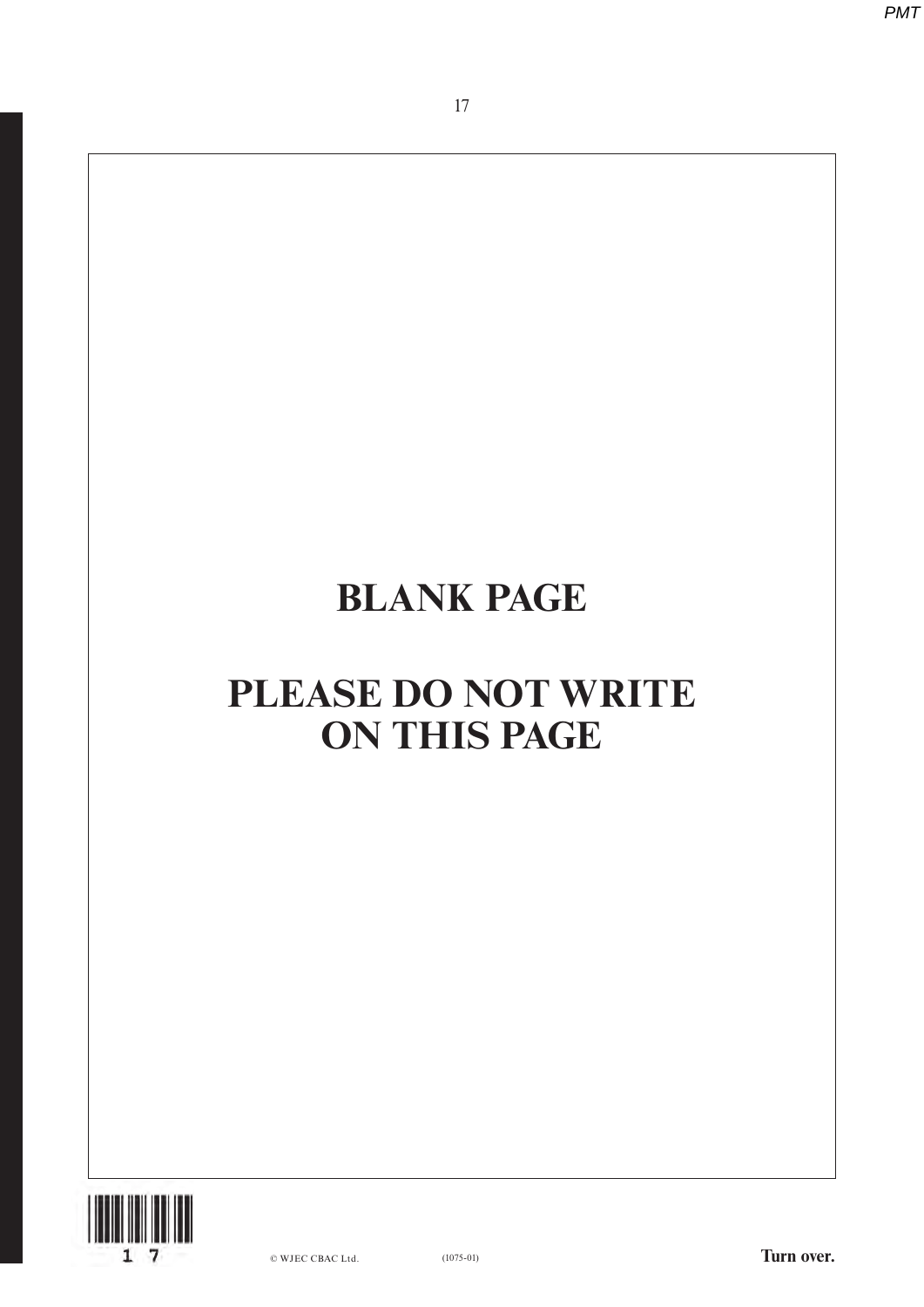only

**8.** *(a)* Explain what is meant by the following terms:

| (1) | Succession               |  |
|-----|--------------------------|--|
|     |                          |  |
|     |                          |  |
|     |                          |  |
|     | (ii) A climax community. |  |
|     |                          |  |
|     |                          |  |

*(b)* Heather plants are small shrubs and are the dominant species in the climax community of some moorlands. The structure and shape of the heather plant changes as it ages. This results in changes in the species composition of the community. A large area of moorland was burnt leaving bare ground. The table shows four stages of succession in this area.

| Time after<br>burning/<br>years | Appearance of<br>heather plant | <b>Mean</b><br>percentage<br>cover of heather | Other plant<br>species<br>present |
|---------------------------------|--------------------------------|-----------------------------------------------|-----------------------------------|
| $\overline{4}$                  |                                | 10                                            | Many                              |
| 12                              |                                | 90                                            | Few                               |
| 19                              |                                | 75                                            | Several                           |
| 24                              |                                | 30                                            | Many                              |

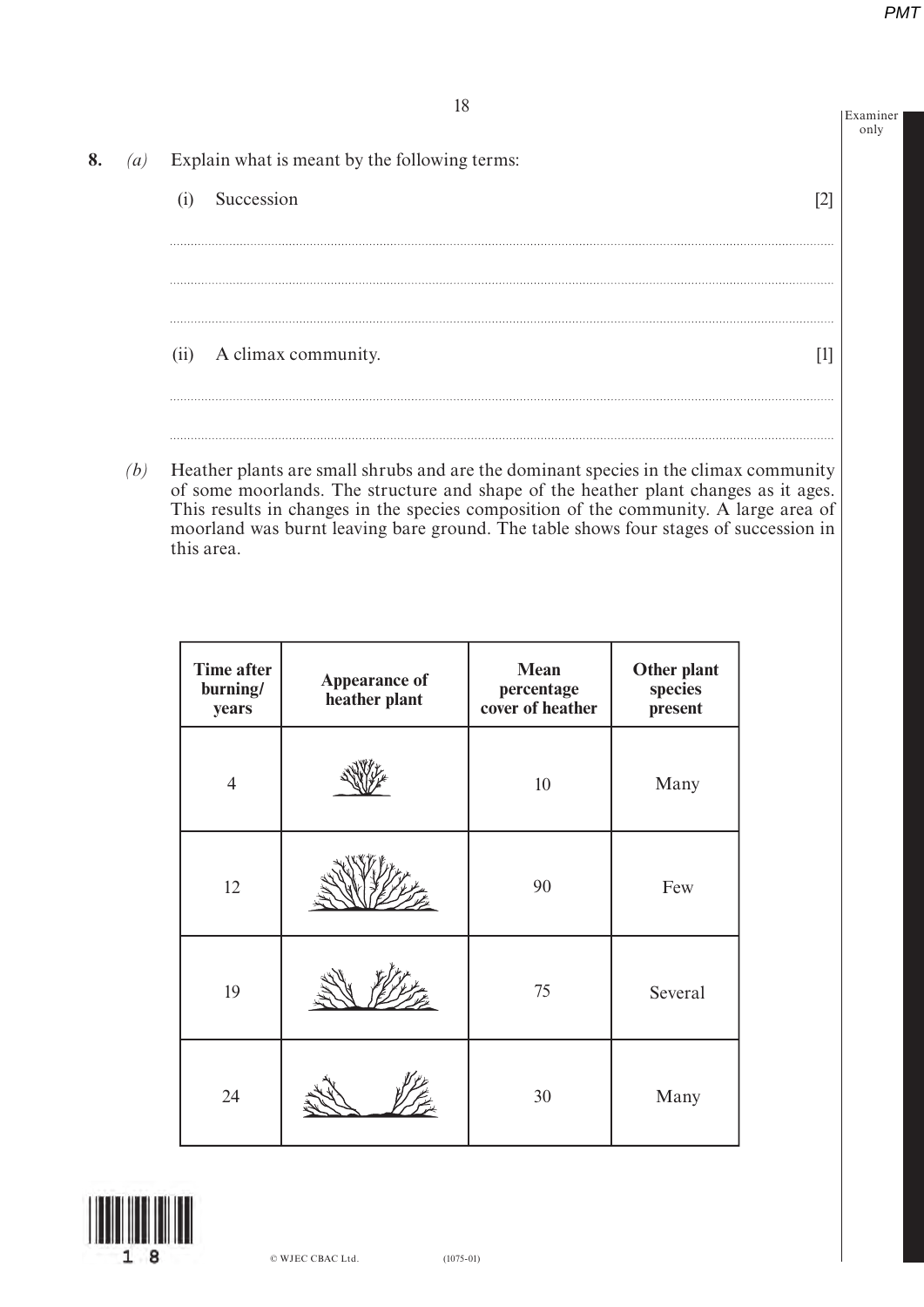only

**(Total 8 marks)**



© WJEC CBAC Ltd.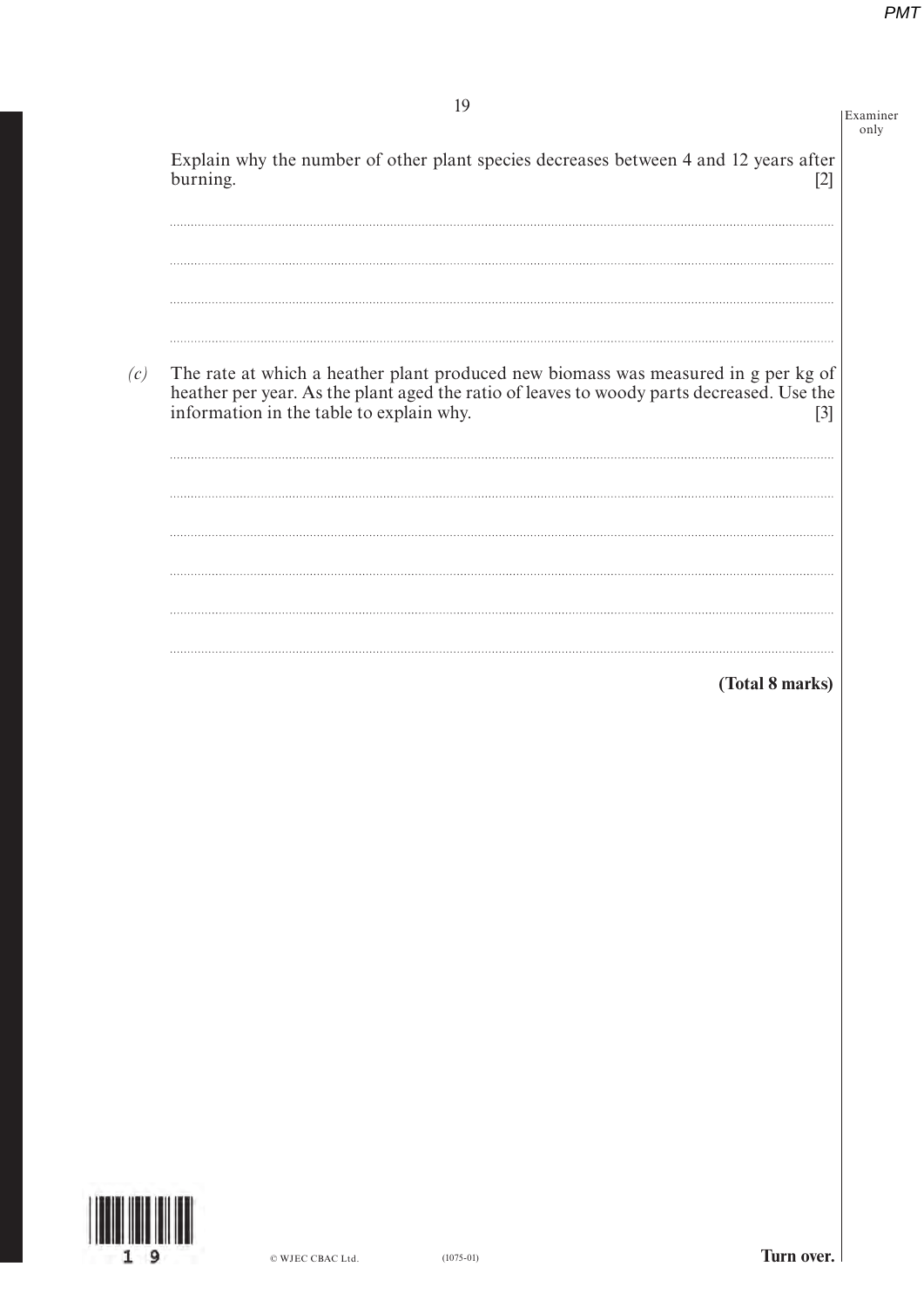|         |                   |      | 20                                                                                                                                                                                                                     | Examiner<br>only |
|---------|-------------------|------|------------------------------------------------------------------------------------------------------------------------------------------------------------------------------------------------------------------------|------------------|
|         |                   |      | Answer one of the following questions.<br>Any diagrams included in your answer must be fully annotated.                                                                                                                |                  |
|         |                   |      |                                                                                                                                                                                                                        |                  |
| Either, | $\left( a\right)$ |      | Define the terms conservation and extinction. Discuss the importance of the<br>conservation of genetic sources. Describe steps conservationists have taken to<br>prevent the extinction of endangered species.<br>[10] |                  |
| Or,     | (b)               | (i)  | Give an account of the principles involved in cloning of mammals, including<br>the use of stem cells.<br>[8]                                                                                                           |                  |
|         |                   | (ii) | Discuss the possible objections to the use of stem cells.<br>$[2]$                                                                                                                                                     |                  |
|         |                   |      |                                                                                                                                                                                                                        |                  |
|         |                   |      |                                                                                                                                                                                                                        |                  |
|         |                   |      |                                                                                                                                                                                                                        |                  |
|         |                   |      |                                                                                                                                                                                                                        |                  |
|         |                   |      |                                                                                                                                                                                                                        |                  |
|         |                   |      |                                                                                                                                                                                                                        |                  |
|         |                   |      |                                                                                                                                                                                                                        |                  |
|         |                   |      |                                                                                                                                                                                                                        |                  |
|         |                   |      |                                                                                                                                                                                                                        |                  |
|         |                   |      |                                                                                                                                                                                                                        |                  |
|         |                   |      |                                                                                                                                                                                                                        |                  |
|         |                   |      |                                                                                                                                                                                                                        |                  |
|         |                   |      |                                                                                                                                                                                                                        |                  |
|         |                   |      |                                                                                                                                                                                                                        |                  |

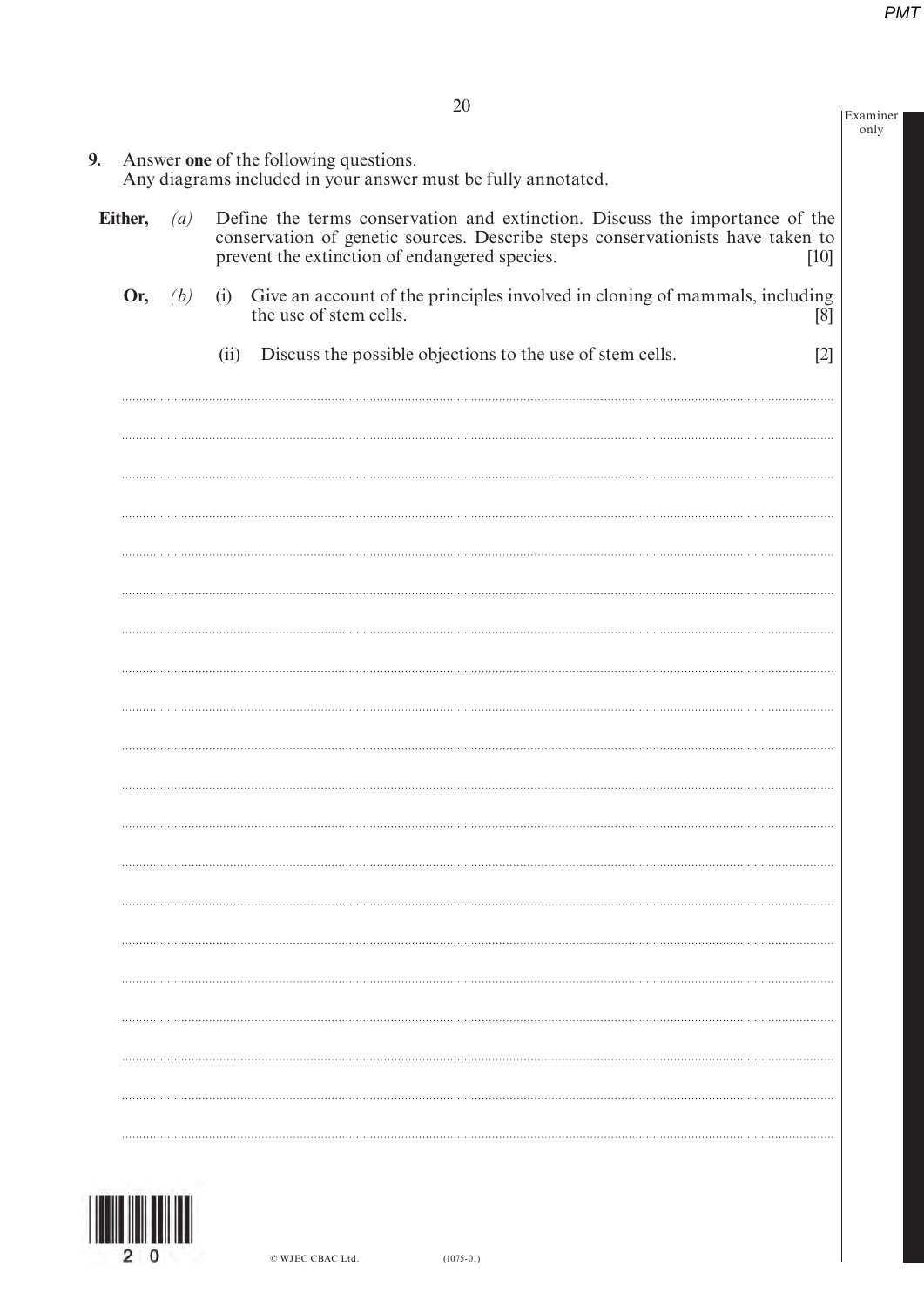|                        | 21            |            | Examiner |
|------------------------|---------------|------------|----------|
|                        |               |            | only     |
|                        |               |            |          |
|                        |               |            |          |
|                        |               |            |          |
|                        |               |            |          |
|                        |               |            |          |
|                        |               |            |          |
|                        |               |            |          |
|                        |               |            |          |
|                        |               |            |          |
|                        |               |            |          |
|                        |               |            |          |
|                        |               |            |          |
|                        |               |            |          |
|                        |               |            |          |
|                        |               |            |          |
|                        |               |            |          |
|                        |               | .          |          |
|                        |               |            |          |
|                        |               |            |          |
|                        |               |            |          |
|                        |               |            |          |
|                        |               |            |          |
|                        |               |            |          |
|                        |               |            |          |
|                        |               |            |          |
|                        |               |            |          |
|                        |               |            |          |
|                        |               |            |          |
|                        |               |            |          |
|                        |               |            |          |
|                        |               |            |          |
|                        |               |            |          |
| $\odot$ WJEC CBAC Ltd. | $(1075 - 01)$ | Turn over. |          |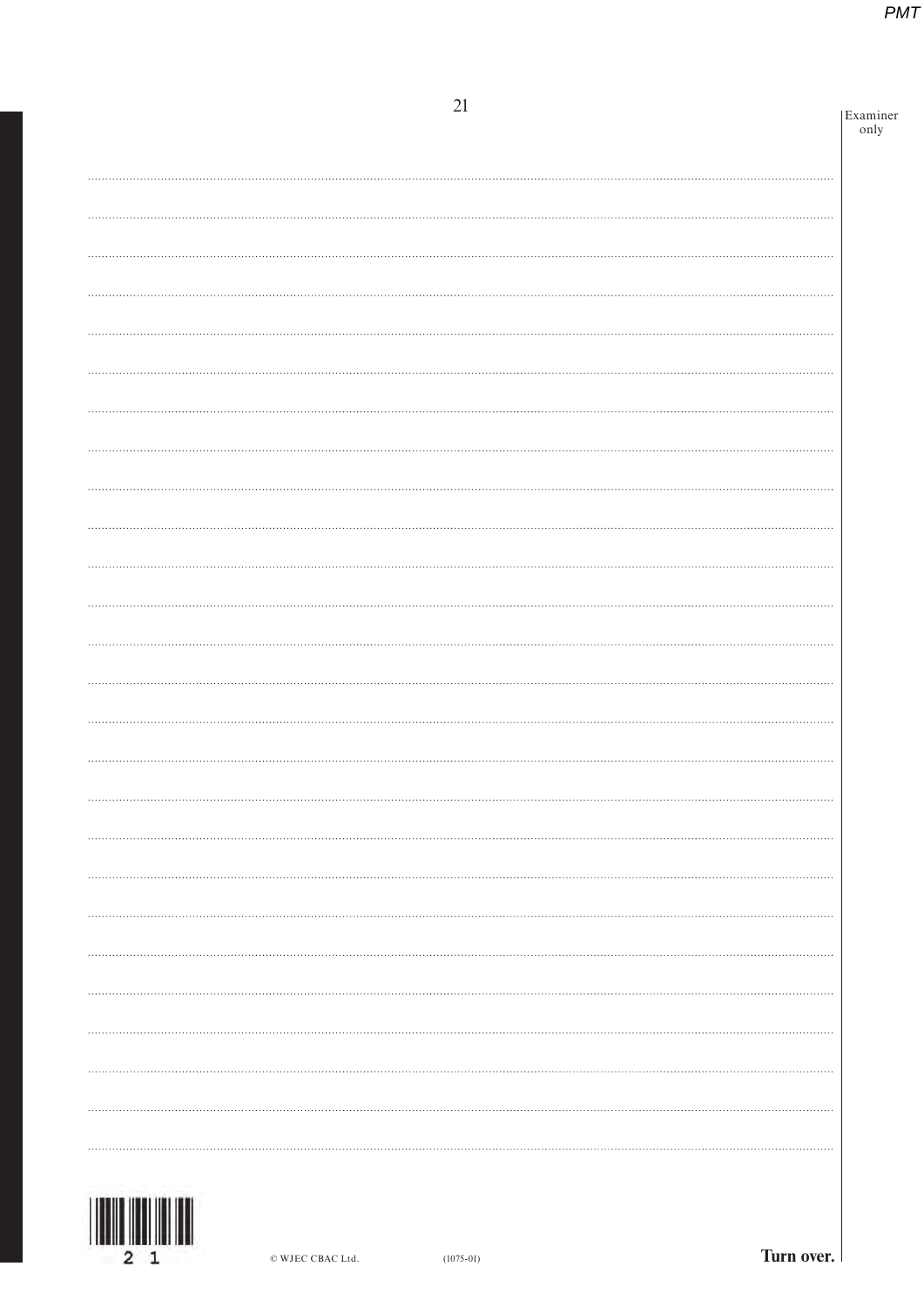| 22                       | Examiner |
|--------------------------|----------|
|                          | only     |
|                          |          |
|                          |          |
|                          |          |
|                          |          |
|                          |          |
|                          |          |
|                          |          |
|                          |          |
|                          |          |
|                          |          |
|                          |          |
|                          |          |
|                          |          |
|                          |          |
|                          |          |
|                          |          |
|                          |          |
|                          |          |
|                          |          |
|                          |          |
|                          |          |
|                          |          |
|                          |          |
|                          |          |
|                          |          |
|                          |          |
|                          |          |
|                          |          |
|                          |          |
|                          |          |
|                          |          |
| (Total 10 marks)         |          |
| <b>THE REAL PROPERTY</b> |          |

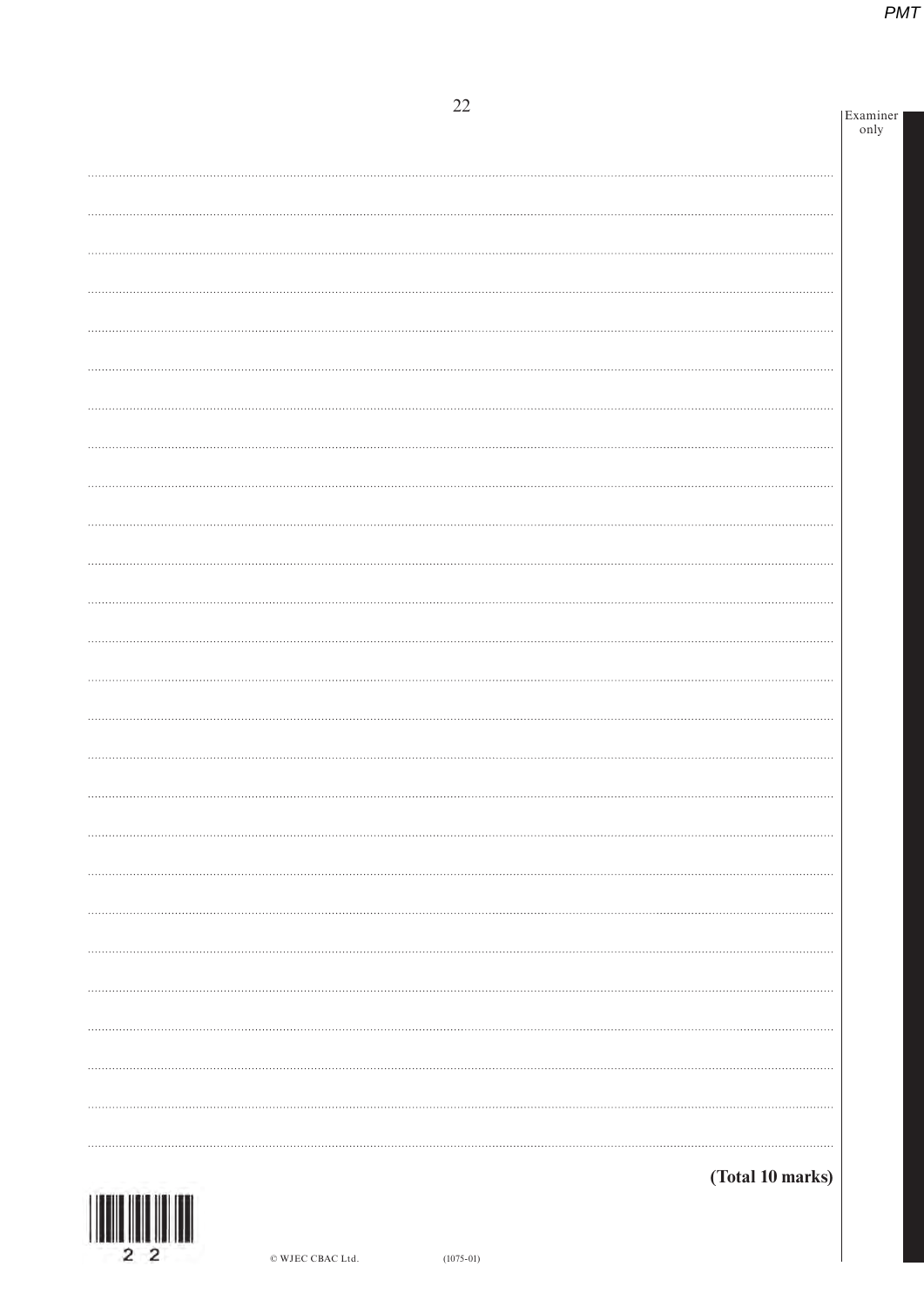| Question<br>number | Write the question numbers in the left-hand margin | Examiner<br>only |
|--------------------|----------------------------------------------------|------------------|
|                    |                                                    |                  |
|                    |                                                    |                  |
|                    |                                                    |                  |
|                    |                                                    |                  |
|                    |                                                    |                  |
|                    |                                                    |                  |
|                    |                                                    |                  |
|                    |                                                    |                  |
|                    |                                                    |                  |
|                    |                                                    |                  |
|                    |                                                    |                  |
|                    |                                                    |                  |
|                    |                                                    |                  |
|                    |                                                    |                  |
|                    |                                                    |                  |
|                    |                                                    |                  |
|                    |                                                    |                  |
|                    |                                                    |                  |
|                    |                                                    |                  |
|                    |                                                    |                  |
|                    |                                                    |                  |
|                    |                                                    |                  |
|                    |                                                    |                  |
|                    |                                                    |                  |
|                    |                                                    |                  |
|                    |                                                    |                  |
|                    |                                                    |                  |
|                    |                                                    |                  |
|                    |                                                    |                  |
|                    |                                                    |                  |
|                    |                                                    |                  |